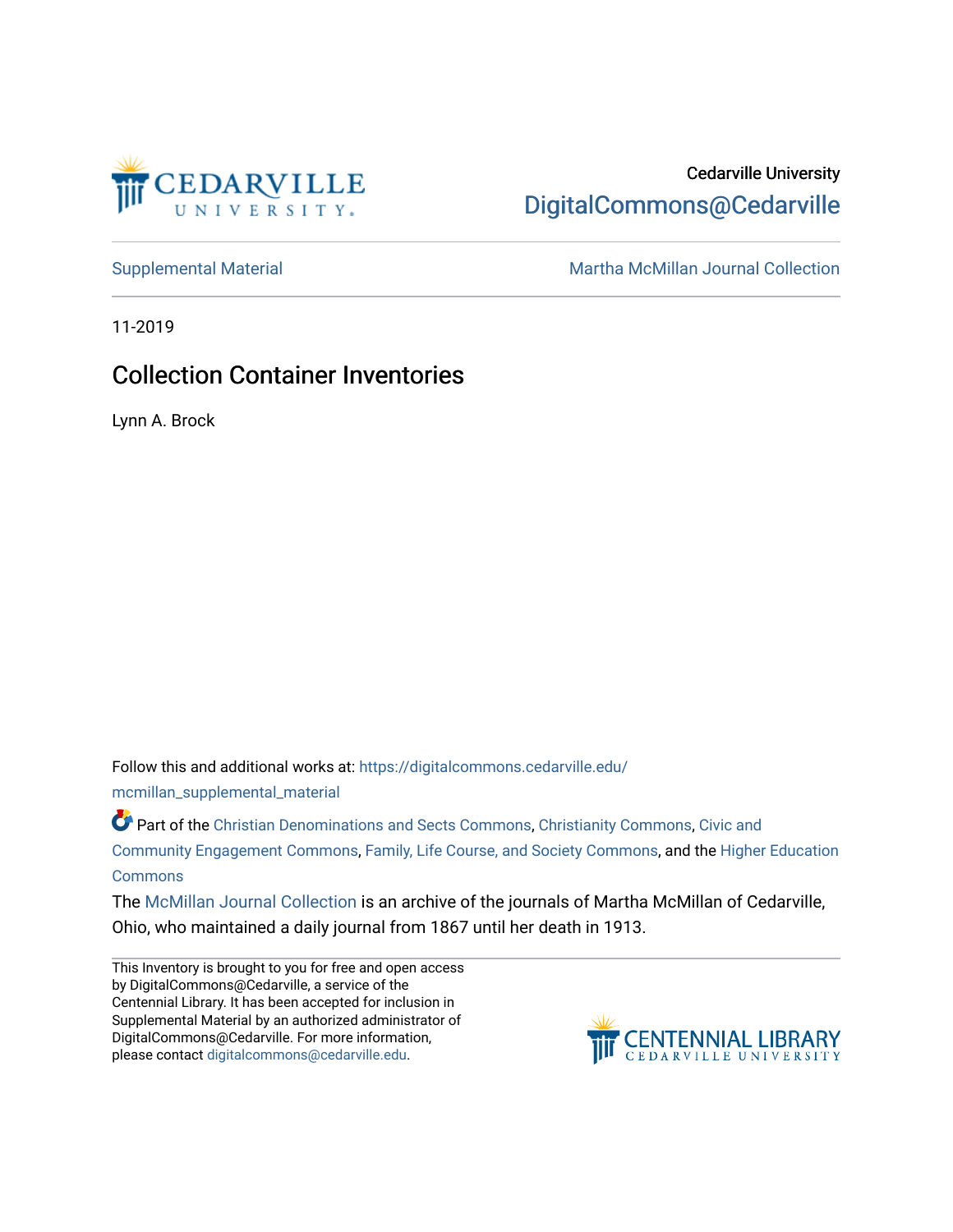### **Cedarville University Archives Martha McMillan Journals Collection Container Inventories** *Revised November 2019*

#### **Principals:**

McMillan, Martha Elizabeth, 1844-1913 SF-83-101B

### **Description:**

9.25 linear ft.

Arranged in 21 containers: 1. Introductory materials. 2. 1867-1869. 3. 1870-1873. 4. 1874-1877. 5. 1878-1881. 6. 1882-1885. 7. 1886-1888. 8. 1889-1890. 9. 1891-1893. 10. 1894. 11. 1895- 1896. 12. 1897. 13. 1898-1900. 14. 1902-1903. 15. 1904-1906. 16. 1907-1908 17. 1908-1911. 18. 1912-1913. 19. Sabbath School record book, 1897-1910. 20. Items inserted in the journals. 21. Supplemental historical, biographical, and exhibition materials.

### **Summary:**

Includes handwritten journals, comprising almost 12,000 pages, that reflect Martha McMillan's life on a farm outside of Cedarville, Ohio from 1867-1913. Included are several inserted subjournals representing trips taken by Martha around the U.S. primarily to visit her children. In Martha's absence, some daily journal entries were completed by a family member or farm employee indicating the activities on the farm for that day.

#### **Biographical sketch:**

Martha Elizabeth Murdock was married to James McMillan on January 15, 1867. They lived in the McMillan homestead near Cedarville, Ohio, where James was well-known for raising sheep, hogs, and high-bred trotting horses as well as the usual field crops. From the day of her marriage until two weeks before her death in 1913, Martha McMillan kept a journal of the daily events in the home, on the farm, and in the community. Martha and James had 10 children, eight of whom lived to adulthood

| <b>Box/Item</b> | <b>Contents</b>                           | Location |
|-----------------|-------------------------------------------|----------|
| Box 1           | Introductory materials                    | $SF-83$  |
|                 | Letter of transfer: James M. MacMillan    |          |
|                 | Collection introduction: Lenora MacMillan |          |
|                 | The Clan McMillan, 1750-1951              |          |
|                 | The Clan McMillan booklet (1951)          |          |
|                 | The Clan McMillan (1957)                  |          |
|                 | The Clan McMillan magazine (1958)         |          |
|                 | The Clan McMillan (1961)                  |          |
|                 | The Clan McMillan (1970)                  |          |
| Box 2           | Journals, 1867-1869                       | SF-84    |
| $Box\ 3$        | Journals, 1870-1873                       | $SF-85$  |
| Box 4           | Journals, 1874-1877                       | $SF-86$  |